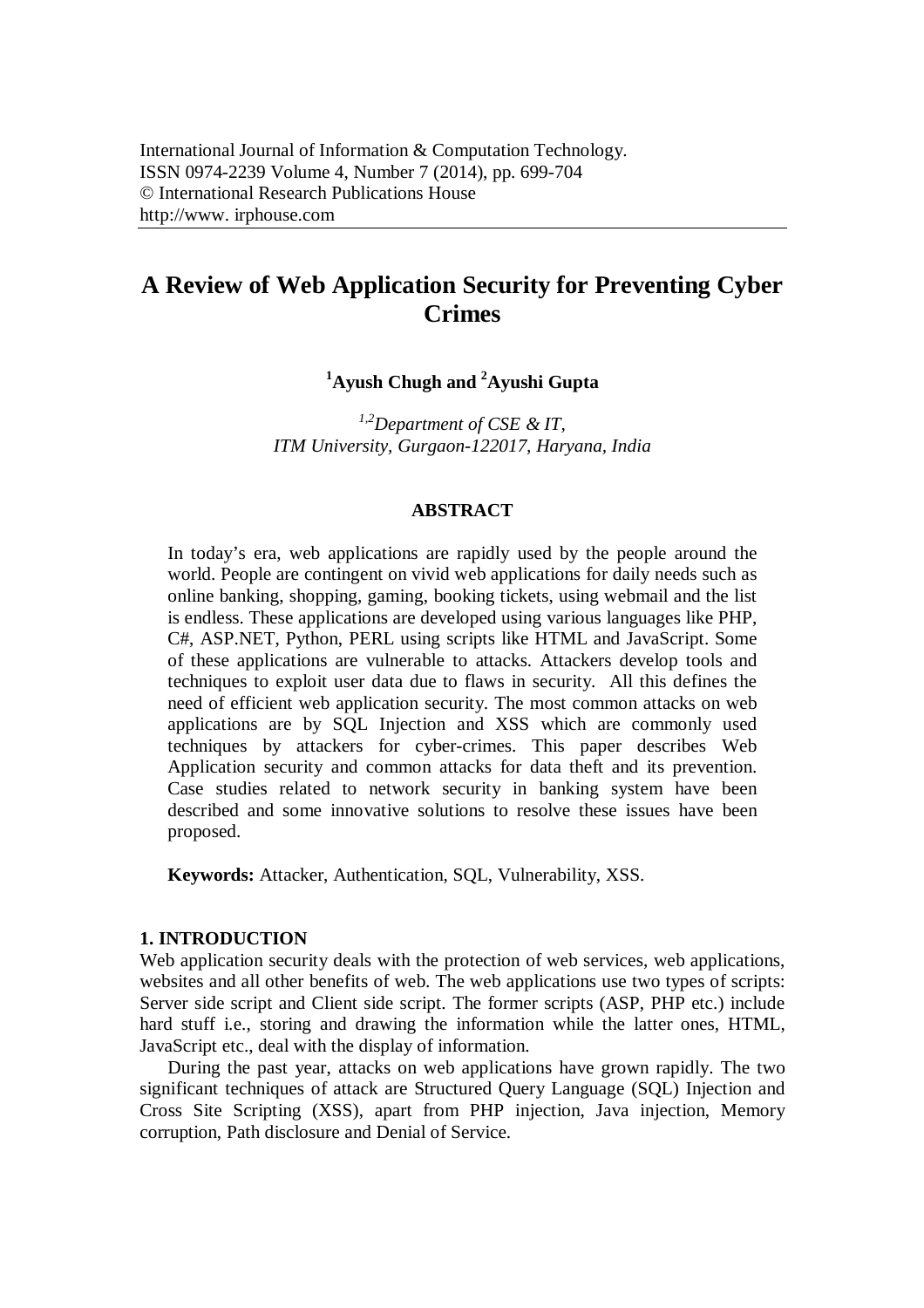Nowadays, a significant part of the population use online services to file their income tax, fill passport forms, banking services, etc. using one of these applications. This information would always be on stake if there isn't high security. They invade these applications and get access of confidential data, cause severe loss to the client and can also damage the server. The web application security is needed to prevent raid by attackers.

# **2. WEB APPLICATION SECURITY**

Web Application Security falls under the category of Information security. The design interfaces, which the user uses to interact with backend databases, must be secure to perform the tasks over web applications. In some severe cases attacker can attain system level permissions and direct access to database which can harm the server and execute the commands according to their choice. This accounts for the need for web application security. Generally, it can be divided into two parts: *Declarative security and Program security*.

# **2.1 Declarative Security**

It comprises of mechanisms used in an application, and shown in declarative syntax in a deployment descriptor (DD). A DD is an .xml file that shows application security structure including access controls and authorization requirements. The security information is placed into annotations by declarative security syntax. The metadata includes:

- Description of the assembly i.e., identity, name and type.
- Details of types.
- Attributes.

### **2.2 Program Security**

It is done using programs hence user has full access and authentication control. Consequently, it makes all the components portable as there is involvement of server related components. Also, there is no need to create configuration files. The programs can be written according to the need. For better authentication and user friendly experience, a customized program can be made. The programs give a flexible experience in the development of web applications. Though this communication is slow, it is a safe process. All these aspects help in building dynamic web pages whose content varies according to the arguments passed.

### **3. SQL INJECTION**

SQL stands for Structured Query Language. SQL Injection attack (SQLIA)is one of the top 10 web application vulnerabilities. It refers to the insertion of SQL query through the input data from client to application and is executed by backend database. It can assist an attacker to access all the high privileged data which was hidden earlier. The attacker's input is an SQL query which becomes a SQL code he can intrude the web application and can update/delete/modify the database and even perform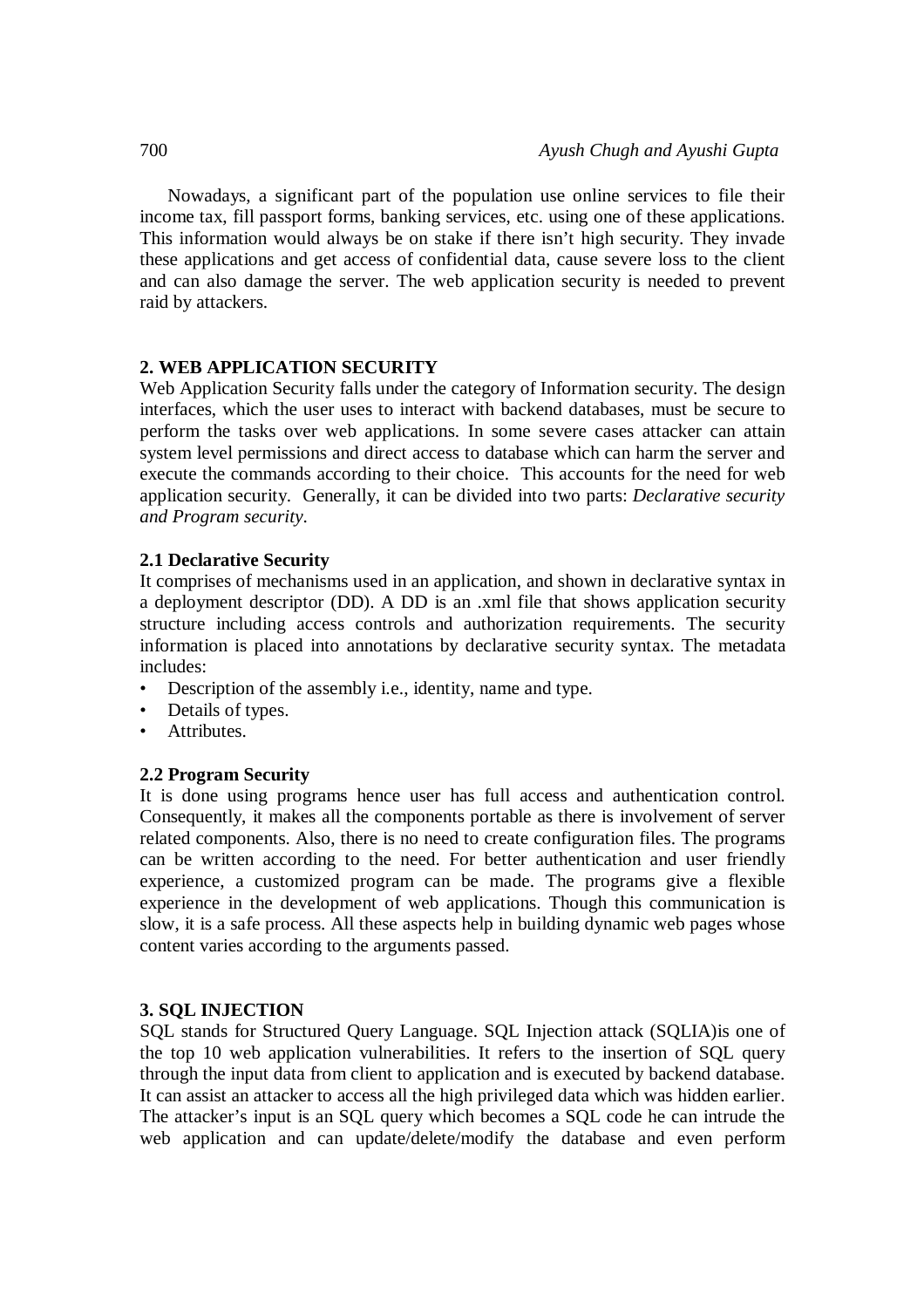administrative tasks.

A successful SQL Injection attack is due to defective coding of web applications. All the features such as forums, login page, search pages, user credentials can be exploited via SQL Injection.

# **3.1 Blind SQL Injection**

It is used when a web application is vulnerable to SQLIA but the results are not apparent to attacker. The resultant page would depend on the statement entered with the corresponding SQL query. This may demand new query for every new bit. This can be encountered by the use of a tool which will automate the whole attack.

# *3.2Mitigation of SQL Injection*

- 1. *Use Parameterized Query:* You should not supply the values directly; instead the values can be passed as parameters.
- 2. *Automatic and Dynamic Access Control List outlining:* This should be preferred so as to continuously monitor the application behavior and adapt to the application changes.
- 3. *Use quote blocking function:* The function will not allow attackers to intervene inside the database. A check is maintained on the values given by user.
- 4. *Avoid detailed error message:* The error message can provide the attacker hint regarding the parameters. Though not descriptive, a detailed error message is sufficient for a skilled attacker. So turn off the error reporting or just type something in error message which is of no use to attacker.
- 5. *Impart limited permissions to users:* All the irrelevant privileges should be removed and granted later if the need be.

# **4. CROSS SITE SCRIPTING (Xss/css)**

It is a very usual application layer hacking techniques used since 1990s. It chiefly targets the social networking websites such as Facebook, Twitter, and Orkut. It is a four stage process:

- 1. Attacker inserts client side script into vulnerable web server or web pages.
- 2. A user (victim) visits this server.
- 3. The code enters the victim's browser.
- 4. The code executes with web server privileges.

# *4.1Mitigation*

- 1. To mitigate XSS attack, you must prefer escaping of string input. The script should include the location of the unwanted strings to be placed in a HTML document.
- 2. You must employ additional security measures when running a website functioning on cookie based authentication.
- 3. Use plug-ins which could block untrusted websites.
- 4. Blocking the scripts would be beneficial if you have knowledge about them. Many defensive technologies are available which guarantees minimum XSS.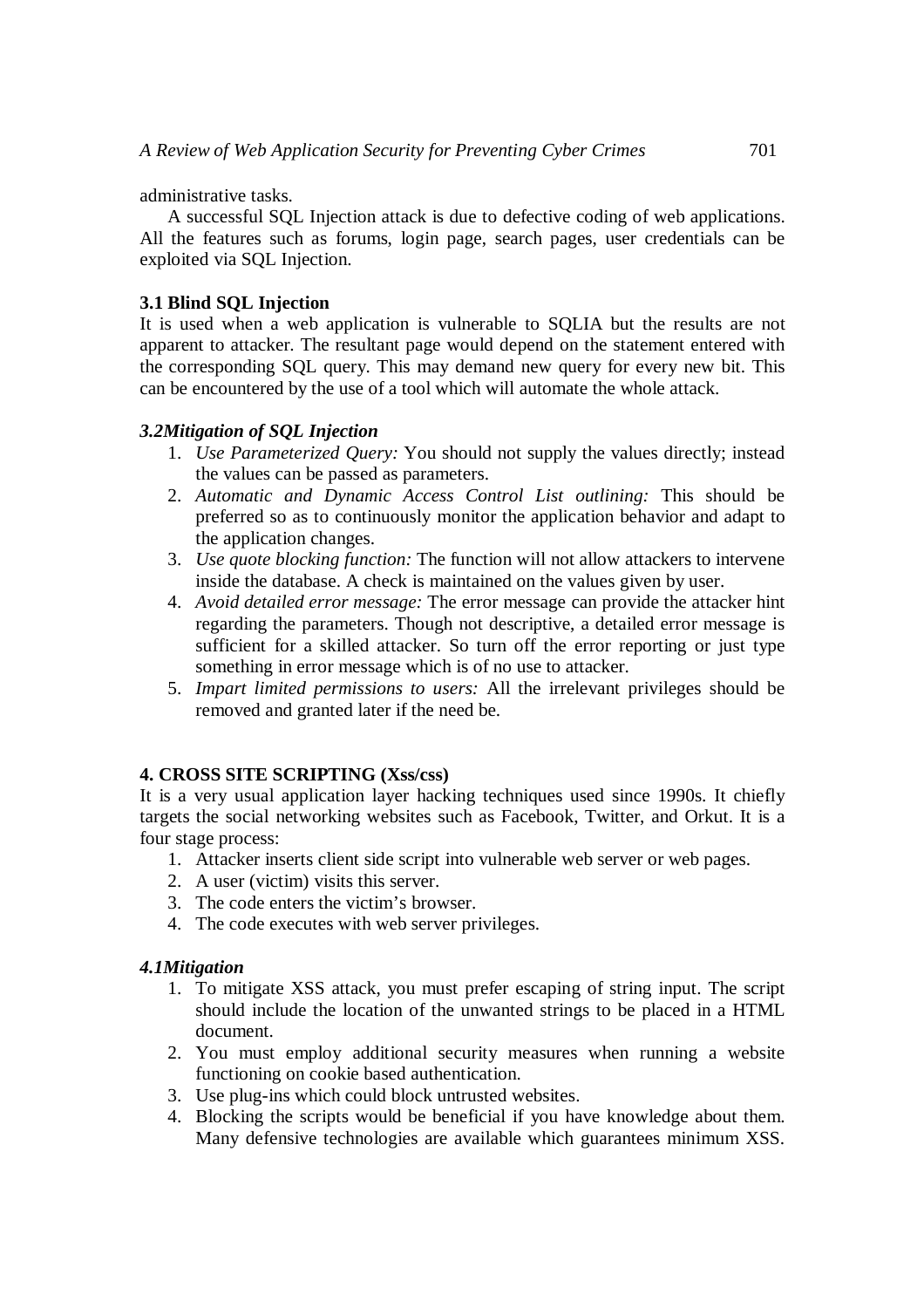Those technologies are Mozilla's Content Security Policy, JavaScript Sandbox and Auto-escaping templates.

### **5. Case Study**

In today's internet banking system it is a must for all the companies to have proper security arrangements. For the confidentiality purpose, which is a must in banking sector says that data should not be interpreted by anyone in between transmission other than the sending and receiving authorities, this can be achieved by data encryption techniques. If any amendments are being made in data transmission that can be detected using cryptographic techniques like Hash or message digest functions which guarantee data integrity.

# *5.1Applications at Risk*

Evolution of e-commerce systems has prescribed the need of new technologies like Virtual Private networks (VPN's), firewalls, extranets, proxy servers, Secure Sockets Layer (SSL) and so on.

Sections of banking applications that can use these services are:

- 1. Corporate Banking System
- 2. Home Banking Applications
- 3. Auxiliary services like FX Trading, Trade Finance, Portfolio Management, etc.

For example, consider an imaginary transaction where an internet user starts a transaction to pay a large foreign currency cash value to a recipient. The details of this transaction like amount and recipient account details must remain confidential. In this case, bank requires absolute assurance that the initiator of the instruction is genuinely who they intend to be. The bank will require some form of electronic authentication, similar to an identity document that might be presented under normal "paper" circumstances. Final transaction value might be affected by fluctuation in currency market after the transaction was initiated, this could work in anyone's favor but it requires both parties to be unable to reject either payment or its receipt; this condition states a need for the sender and bank to digitally sign their messages.

### *5.2Solutions*

Data security requirements are defined in terms of the need for confidentiality, integrity and authentication.

### 1. **Confidentiality and integrity**

The Secure Sockets Layer (SSL) encrypts and hashes all traffic, thus providing a high degree of confidentiality and integrity to both parties in a transaction.

### 2. **Authentication**

SSL can provide server and client authentication through the deployment of digital certificates but there is a drawback of these certificates. These are attached to the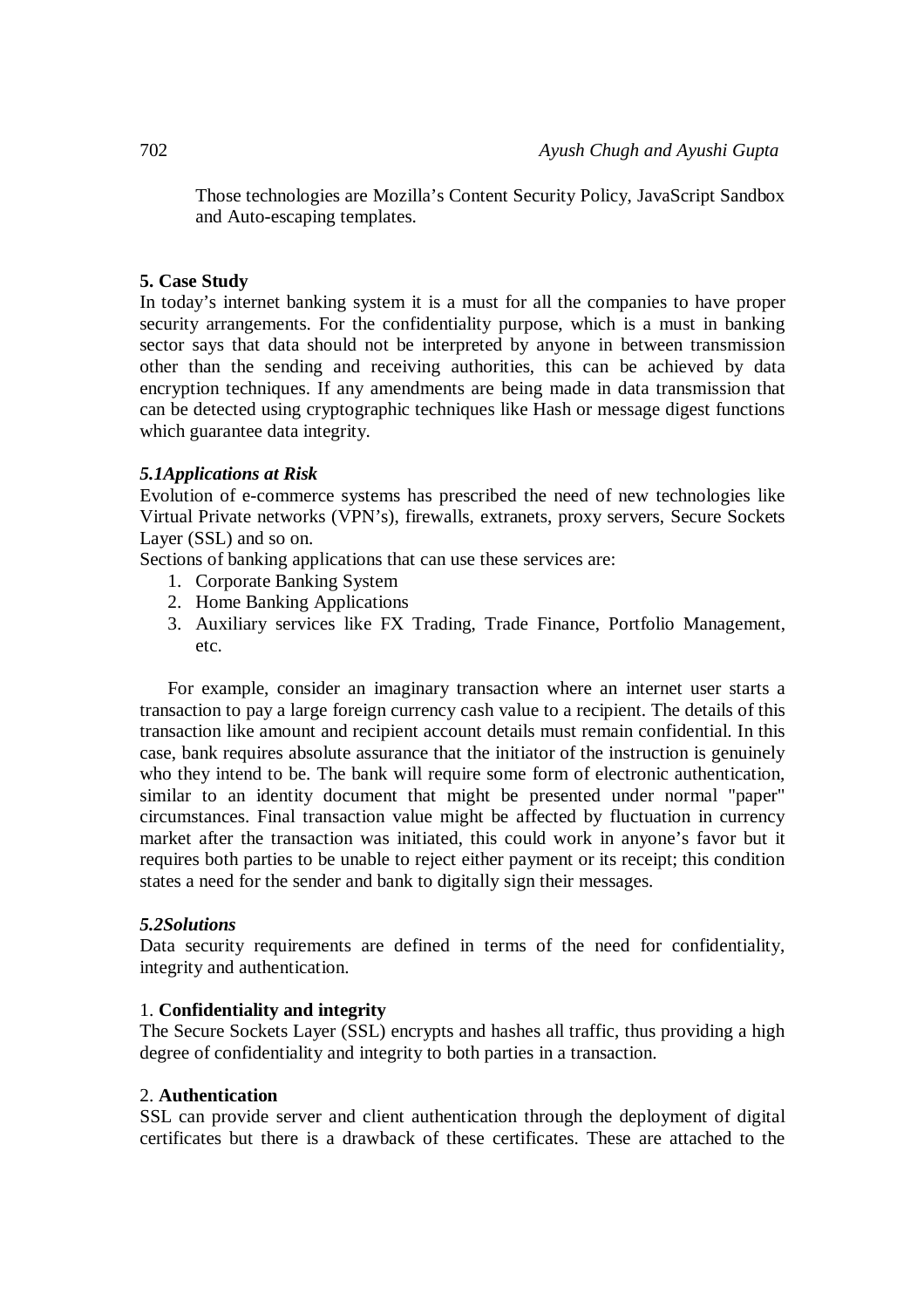software not the end user; therefore there is an absence of digital signature hence it is not feasible to provide authentication to multiple users at a single browser. Thus the best way, a user can authenticate himself is by means of some form of token that he holds which contains a digital certificate and a password or PIN which he knows. For this User Smart Cards are a good means which contain a signature key and certificate, protected by PIN and accessible from a browser plug-in or Java applet.

#### **6. CONCLUSIONS**

Web application security is the demand of the hour. Online business is most affected by web application vulnerabilities. The main problem is that most of the web applications don't have testing of desktop software. Therefore there is always a growing concern for security. There must be a way to deal with the unexpected input from a browser, unhandled error messages, unchecked database call. You can use content management system like Joomla! to construct a website with dynamic content. There can also be a way to prevent injections which is to avoid characters which have a distinct meaning in SQL. Single quote ( $\dot{\ }$ ) can be replaced by two single quotes ('') to form an accurate SQL string literal. You must assign limited permissions to the database and extend these when the need arises.

You must prefer PHP over any other language as PHP is moving towards object oriented architecture and there is use of PDO classes which give privilege to make prepared statements to prevent SQL Injections.

In order to secure your web applications you must be aware about the above said attacks and should be prepared for any kind of new attacks. Use web application vulnerability evaluation tools in order to check the current security level of your web application or website. Educate developers, security professionals, testers regarding the risks and steps to mitigate the attacks. You must be sure how you pass the data and don't expose your logic. A single loop hole can lead to the destruction of your whole database. You must always have a backup and keep it safe.

#### **Acknowledgements:**

We greatly acknowledge the research guidance provided by Mr. Avdesh Bhardawaj, Asst. Professor, ITM University, Gurgaon, Haryana, India.

### **7. REFERENCES**

.

- [1] Kim-Kwang Raymond Choo (2011) The cyber threat landscape: challenges and future research directions computers & security, Volume 30, Issue 8, Pages 719–731
- [2] Kindy, D.A. and Pathan, A.-S.K., "A Survey on SQL Injection: Vulnerabilities, Attacks, and Prevention Techniques" *in Proc. 15th IEEE Symposium on Consumer Electronics*,Singapore, 2011, pp. 468-471.